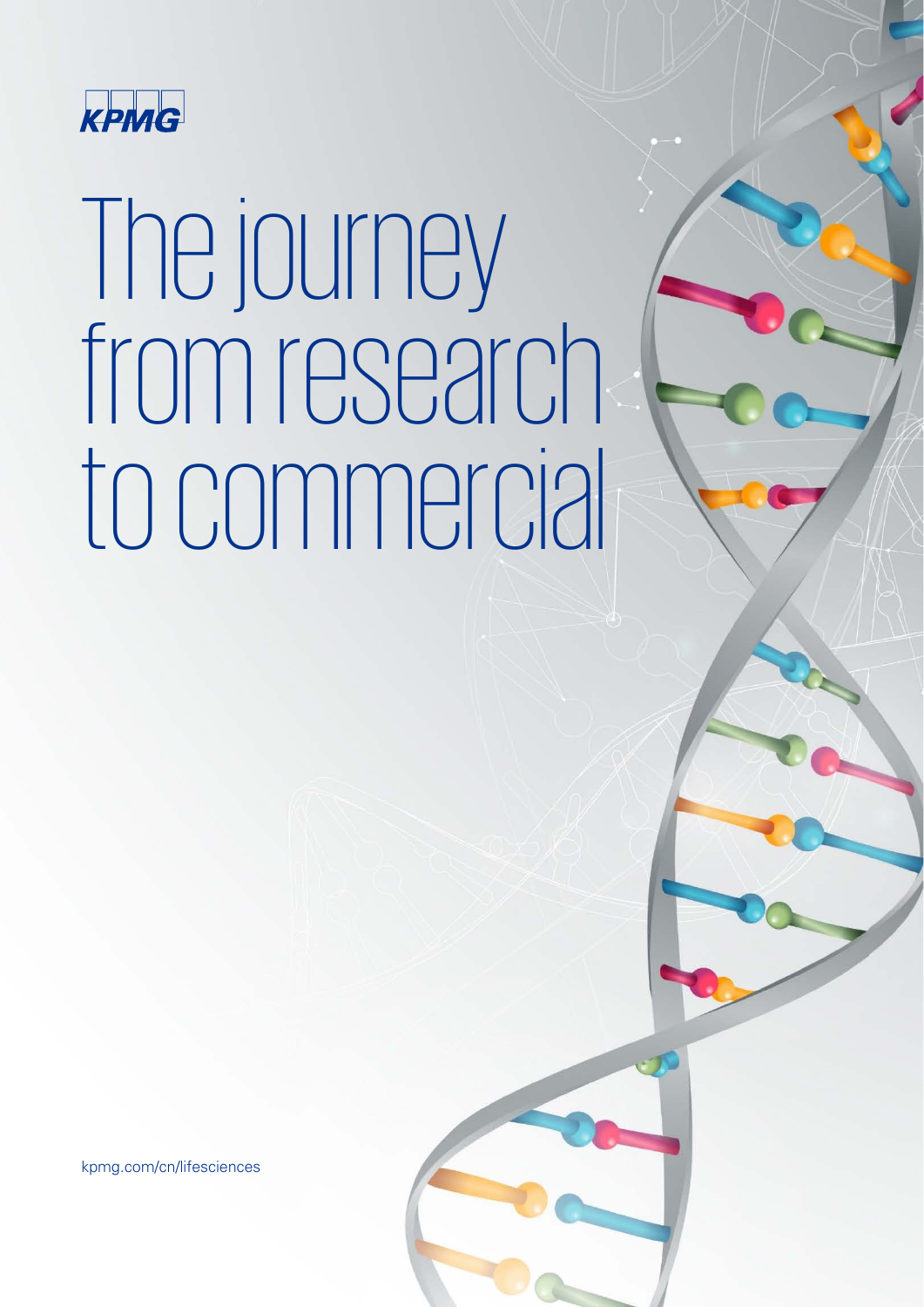### We are here to help clinical stage life sciences businesses and investors along the growth journey

#### **How we help clinical stage life science businesses**

All companies have a business cycle – from a start-up to becoming a mature company – and each stage presents its own set of opportunities and challenges. KPMG advisors understand what it takes for you to succeed at each stage of your business journey.

#### **How we help investors and funds**

We provide 'one stop service' for funds and investors in order to facilitate, accelerate and simplify the process of setting up and managing such vehicles.



© 2019 KPMG, a Hong Kong partnership and a member firm of the KPMG network of independent member firms affiliated with KPMG International Cooperative ("KPMG International"), a Swiss entity. All rights reserved.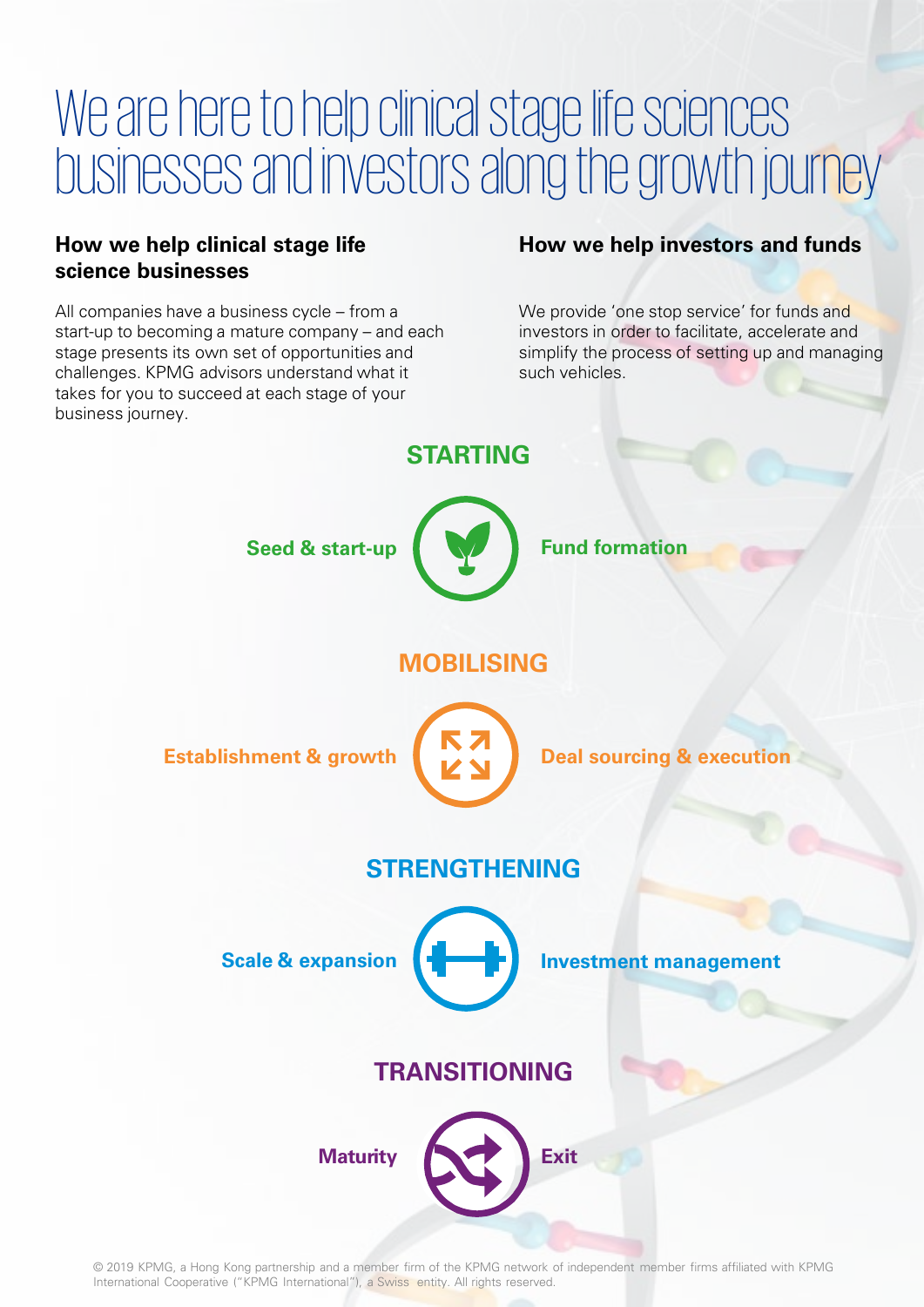#### **STARTING**

### Company and funds structuring GB

### **For businesses/portfolio companies: For investors/funds:**

We provide founders with recommendations for an **optimal ownership and legal structure**, taking into account tax costs in target markets and on remittances, tax deductibility of establishment and early phase costs, and tax consequences of providing a future return or exit to investors/ shareholders.

We provide investors and funds with **fund strategy** and planning to formulate investment mandates, support in **structuring and registering funds**, and developing appropriate **governance structure** to support investment mandates.

### Talent and compensation (iii

#### **For businesses/portfolio companies, investors/funds:**

We offer customised services across all aspects of the **executive search and recruitment** process, from advertising, executive search and headhunting, to assisting founders and mobile employees with **personal and employment taxes** in mainland China, Hong Kong, and international tax issues associated with migration and business travel; along with **advisory on employee share ownership schemes**.

#### **MOBILISING**

## Raising capital for growth

#### **For businesses/portfolio companies, investors/funds:**

Capital plays a significant role in the early years of new businesses. We provide hands-on assistance throughout the fundraising process from initial assessment and strategy to successful execution, and assistance with **government grants & incentives** application.

From **deal origination to due diligence**, our Deal Advisory professionals are experienced with investments in all industry sectors, the practicalities of investing in Greater China & Asia Pacific, and the needs and timelines of strategic and financial investors; therefore positioned to help **identify, evaluate and execute potential investments**.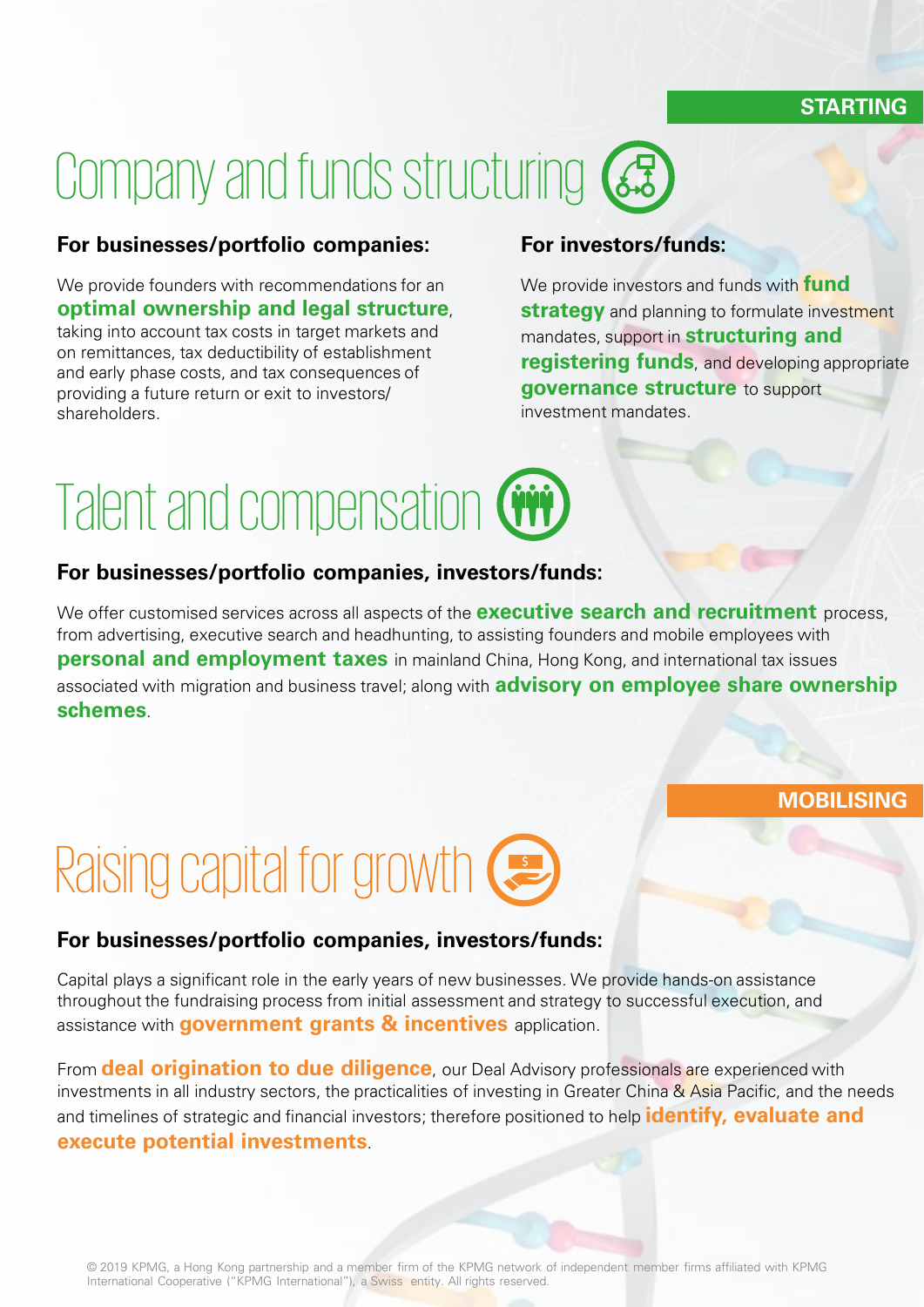#### **STRENGTHENING**

### Enhancing business performance

### **For businesses/portfolio companies: For investors/funds:**

Lack of capital to cover everyday running costs is why new businesses fail. Therefore, **managing cash flow** needs to be a top priority to ensure the business will maintain sufficient cash flow. We offer hands-on assistance in **working capital management, financial modelling and forecasting** that enable better decision making for the business.

value to your investment

Assisting investors to **identify key milestones, value creation opportunities and synergies** before completing the transaction(s) and developing practical implementation plans to realize value.

Assistance in releasing cash to fund business growth through **efficient working capital management, managing cost of capital,** and other means to monitor and add

# Strengthening accountability through Audit

#### **For businesses/portfolio companies, investors/funds:**

Our **independent assurance and insights** go beyond the audit opinion, giving you a greater understanding of your organization or fund's financial performance, advice on internal controls and processes, and confirmation of accounting treatments with respect to complex transactions to help **improve efficiency and resolve accounting issues** in a timely manner and effectively communicate with stakeholders.

### Developing better oversight for Tax matters

#### **For businesses/portfolio companies, investors/funds:**

Our **global transfer pricing services** practice helps companies and investors develop and implement economically supportable transfer prices, document policies and outcomes, and respond to tax authority challenges.

**Review of intellectual property**, amongst other key functions and assets is imperative in transfer pricing study so as to determine allocation of profits within the group. The review not only helps mitigate tax risks, but also identify opportunities for tax savings and efficiencies across the entire supply and value chain.

**International tax services** – we are passionate about helping you find comprehensive approaches for typical business events such as expansion, private finance and refinancing.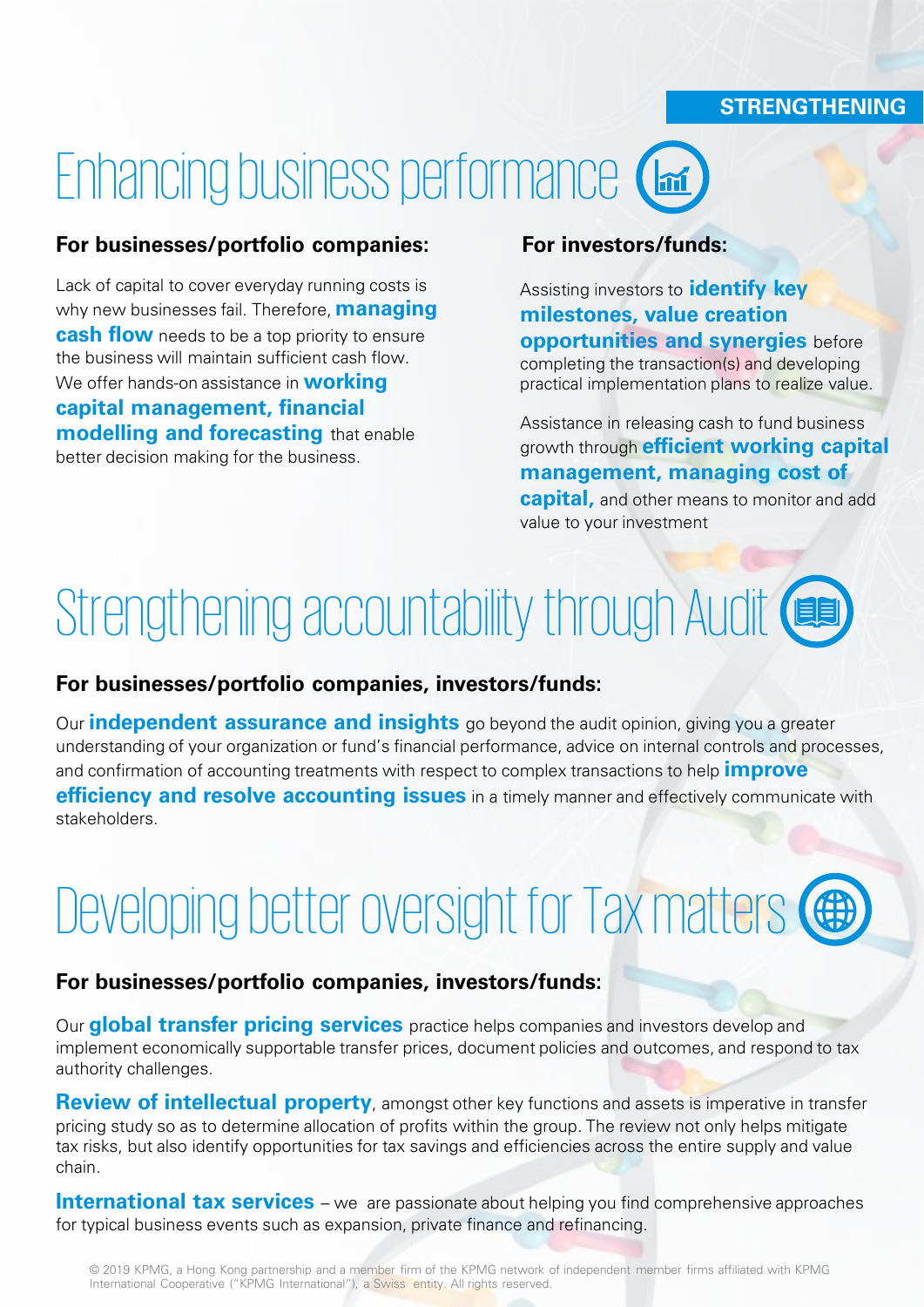#### **TRANSITIONING**

## Enabling growth/exit options G

#### **For businesses/portfolio companies, investors/funds:**

**Buy-side deal advisory** to support your growth agenda by helping you buy the right assets and the right price – from identifying potential targets to running an efficient transaction process and executing the deal.

**Sell-side deal advisory** that helps you develop an exit strategy – preparing for exit and developing an exit story that helps to maximise value to enhance your retained business.

**IPO readiness advisory** that helps you develop a seamless strategy for going public from evaluation, to offering, to post-IPO operations. These include advisory on areas such as internal controls, financial reporting, tax structure and corporate governance.

We act as **reporting** accountants, performing audits of listing-related financial statements, and advising on accounting treatments and comments raised by the regulators throughout the IPO process.